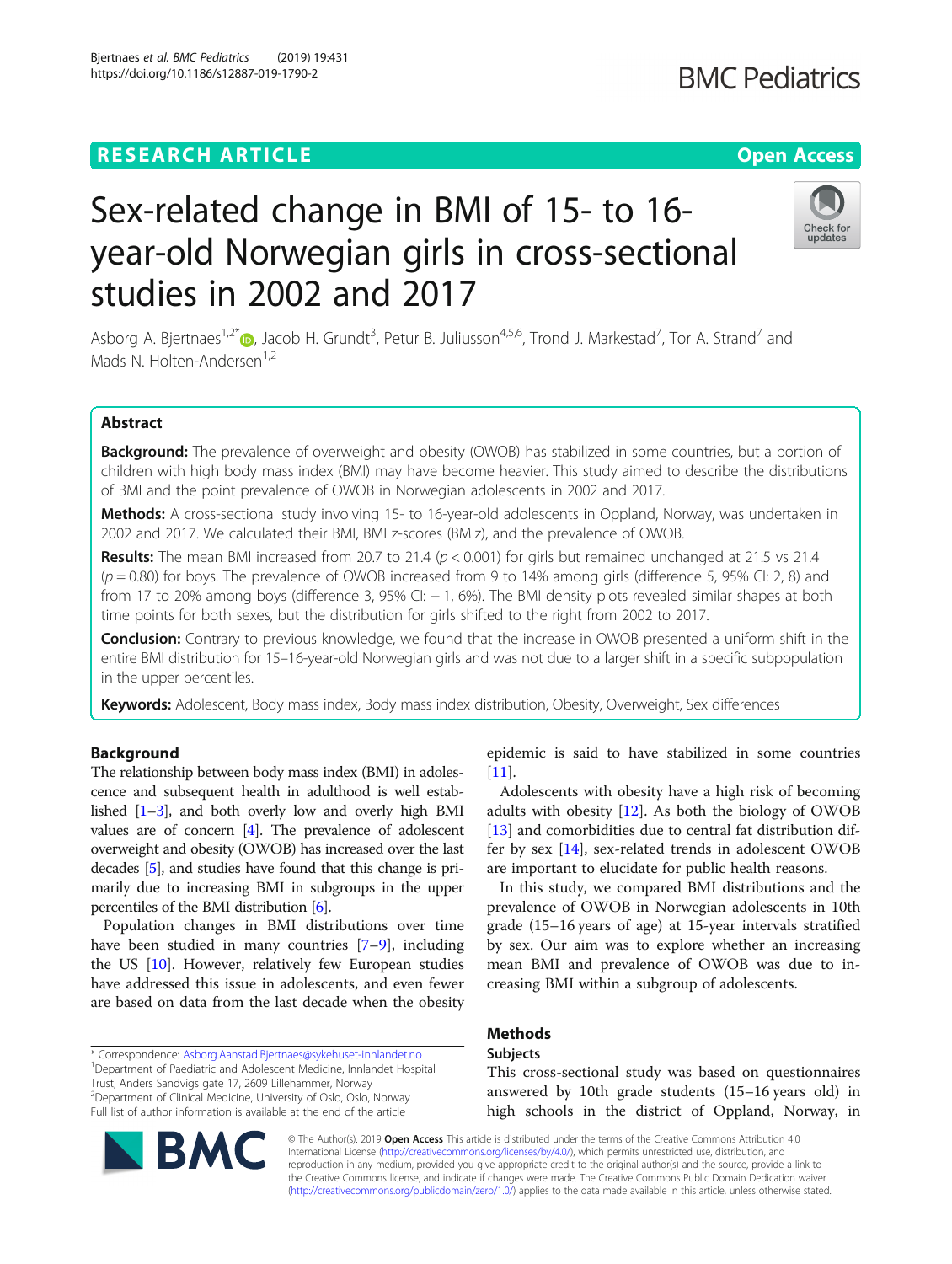



April–June 2002 ( $n = 2085$ ) and in April–May 2017 ( $n =$ 2233) (Fig. 1). Oppland is one of 18 counties in Norway and had a population of 183,000 in 2002 and 190,000 in 2017. The county is predominantly rural but has two major cities, each with populations of 25,000-30,000.

## Protocol and measures

The Norwegian Institute of Public Health conducted the first survey in 2002 [\[15](#page-7-0)]. We conducted the second in 2017 in collaboration with the County Governor of Oppland, the supreme authority of all high schools in the county.

The survey was a paper-questionnaire in 2002 and a web-based questionnaire in 2017. Central questions including health, nutrition, activity, and perceived familial socioeconomic status from 2002, were repeated in 2017. Current weight and height measurements were selfreported in both surveys. The questionnaire used in 2017 was piloted among 842 students in 22 schools in 2015–2016. The 2002 questionnaire lacked the date of height and weight measurements. This date was needed to calculate z-scores; thus, the date of questionnaire completion was used.

## Variables

#### Outcome variables

Anthropometric measurements included self-reported weight (to the nearest kg) and height (to the nearest cm). Based on the self-reported anthropometric data, three outcome variables were calculated: BMI, BMI zscore (BMIz), and OWOB vs. under-weight and normalweight. For both 2002 and 2017-data, we based BMIz on updated Norwegian growth reference data [\[16](#page-7-0)] and defined OWOB according to the International Obesity Task Force (IOTF) [[17\]](#page-7-0).

## Background data (Table [1\)](#page-2-0)

Information on sex and age was available for all participants. The following background data were also collected.

Socio-demography of the family: We asked the adolescents if they lived with any siblings, how they classified their family economy compared to other families (poor, average, good, very good), if the parents lived together, and if the parents had full-time employment (full-time/ part-time/ unemployed or receiving social security services/ housewife/ student/ dead). We also included a question on frequency of teeth brushing (< every second day, every second day, once daily, >once daily), as higher family socioeconomic status is associated with greater odds of teeth brushing twice a day or more  $[18]$  $[18]$ . As a measure of rural living, place of residence was dichotomized into more or less than 20, 000 inhabitants. Smoking: We recorded smoking habits of the adolescents (never, used to but quit, sometimes, daily) and of their parents (yes/no). Mental health: We asked the adolescents if they had sought help for mental health problems in the past 12 months (yes/no). Activity: We recorded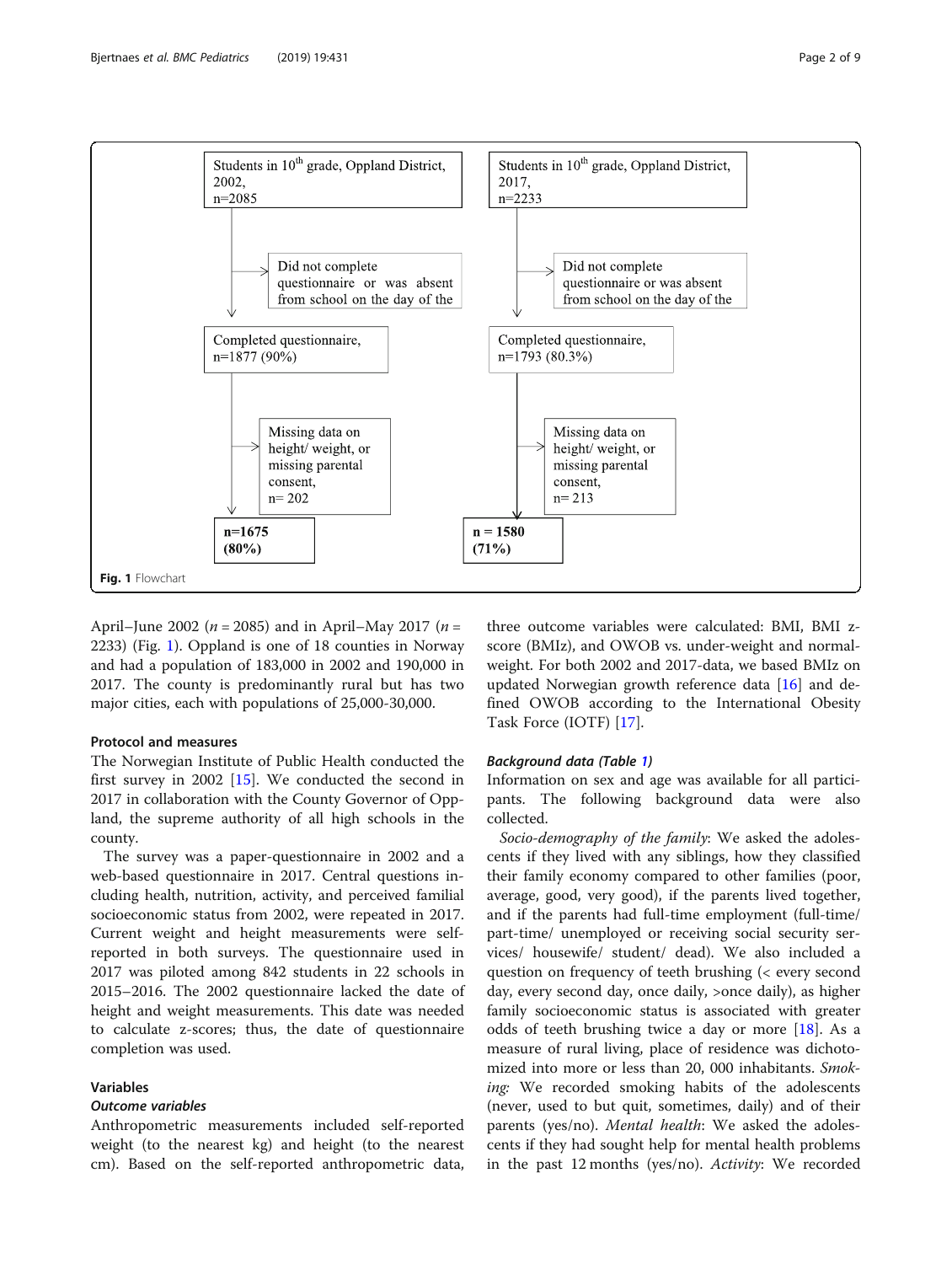#### <span id="page-2-0"></span>Table 1 Descriptive statistics of the background variables

|                                                              | 2002 |            |                     | 2017         |            |                     |
|--------------------------------------------------------------|------|------------|---------------------|--------------|------------|---------------------|
|                                                              | N    | $\%$       | OWOB % <sup>a</sup> | $\mathbb{N}$ | $\%$       | OWOB % <sup>a</sup> |
| Sex                                                          | 1675 | 823        |                     | 1580         | 814        |                     |
| Girl                                                         | 823  | 49.1       | 9.0                 | 814          | 51.5       | 14.0                |
| Boy                                                          | 852  | 50.9       | 17.0                | 766          | 48.5       | 20.0                |
| Age, years (mean) SD                                         | 1675 | (15.9) 0.3 |                     | 1580         | (15.8) 0.4 |                     |
| Sociodemography of the family                                |      |            |                     |              |            |                     |
| Not living with siblings                                     | 1631 | 17.0       | 14.4                | 1566         | 16.5       | 22.1                |
| Poor family economy                                          | 1656 | 3.5        | 24.1                | 1572         | 4.0        | 23.8                |
| Parents not living together                                  | 1664 | 27.1       | 13.1                | 1573         | 32.1       | 20.0                |
| Father working full time                                     | 1644 | 84.2       | 12.2                | 1560         | 84.5       | 16.4                |
| Mother working full time                                     | 1654 | 57.8       | 11.9                | 1569         | 70.2       | 16.0                |
| Teeth brushing $\leq$ once daily                             | 1670 | 25.7       | 18.4                | 1573         | 24.1       | 24.0                |
| Rural living                                                 | 1675 | 74.1       | 13.0                | 1580         | 72.3       | 18.7                |
| Smoking                                                      |      |            |                     |              |            |                     |
| Never smoked                                                 | 1671 | 62.4       | 13.2                | 1567         | 87.0       | 16.3                |
| Parental smoking                                             | 1675 | 35.8       | 14.0                | 1580         | 12.4       | 23.0                |
| Mental health issues                                         |      |            |                     |              |            |                     |
| Sought help for mental health issuesb                        | 1573 | 5.2        | 14.6                | 1541         | 13.0       | 21.9                |
| Activity                                                     |      |            |                     |              |            |                     |
| Spare-time physical activity $<$ 4 times weekly <sup>c</sup> | 1570 | 56.9       | 14.3                | 1576         | 55.9       | 19.3                |
| Screen time > 2 h/daily                                      | 1666 | 57.6       | 14.8                | 1571         | 68.7       | 17.6                |
| Participates in organized spare-time sports                  | 1659 | 43.5       | 9.3                 | 1563         | 56.8       | 12.2                |
| Walking or riding bike to school                             | 1665 | 35.6       | 11.6                | 1577         | 39.9       | 14.6                |
| Student education                                            |      |            |                     |              |            |                     |
| Educational plans > 12 years                                 | 1659 | 46.6       | 11.7                | 1573         | 61.0       | 13.0                |
| Best or second-best grades <sup>d</sup>                      | 1555 | 55.3       | 11.2                | 1506         | 67.8       | 14.7                |
| Positive opinion on education <sup>e</sup>                   | 1642 | 68.9       | 11.9                | 1565         | 78.9       | 16.2                |
| Nutrition                                                    |      |            |                     |              |            |                     |
| Daily breakfast                                              | 1673 | 65.8       | 13.9                | 1576         | 62.9       | 15.3                |
| Drinking sugar-containing soda $\geq$ daily                  | 1664 | 37.5       | 14.4                | 1561         | 13.4       | 16.3                |
| Eating candy $\geq$ daily                                    | 1660 | 17.7       | 9.9                 | 1566         | 8.2        | 14.8                |

<sup>a</sup>% overweight and obesity (OWOB) within the given category

<sup>b</sup>during the last 12 months

<sup>c</sup>activity generating sweating or heavy breathing

 $\text{d}^{\text{d}}$  in ≥ 1 of 4 subjects: Norwegian writing, mathematics, social science, English expression and Learn

<sup>e</sup> Answered yes to ≥1 of the questions "my education is interesting and I learn a lot", "good grades are important to me", and "my parents find

education important"

how frequently the adolescents participated in sparetime activities that generated heavy breathing or sweating (never, once per week, 2–3 times per week, 4–6 times per week, daily), how long they watched a screen (phone, computer, TV, tablet) daily during out-of-school hours  $(< 1 h, 1-2 h, 3-5 h, > 5 h)$ , if they attended organized spare-time sport activities (yes/no) and if they rode a bike or walked to school (yes/no).

We asked the adolescents to describe *student educa*tion by three proxies: educational plans (planning for an

education for 9 years, 11 years, 12 years, college or university degree), achievement of good grades (best or second-best grade in ≥1 of the following subjects: Norwegian writing, mathematics, English, social science), and whether they had a positive opinion on education (answered agree/partly agree to ≥one of the three questions "my education is interesting, and I learn a lot", "good grades are important to me", and "my parents find education important"). The adolescents also answered questions regarding *nutrition* by reporting how often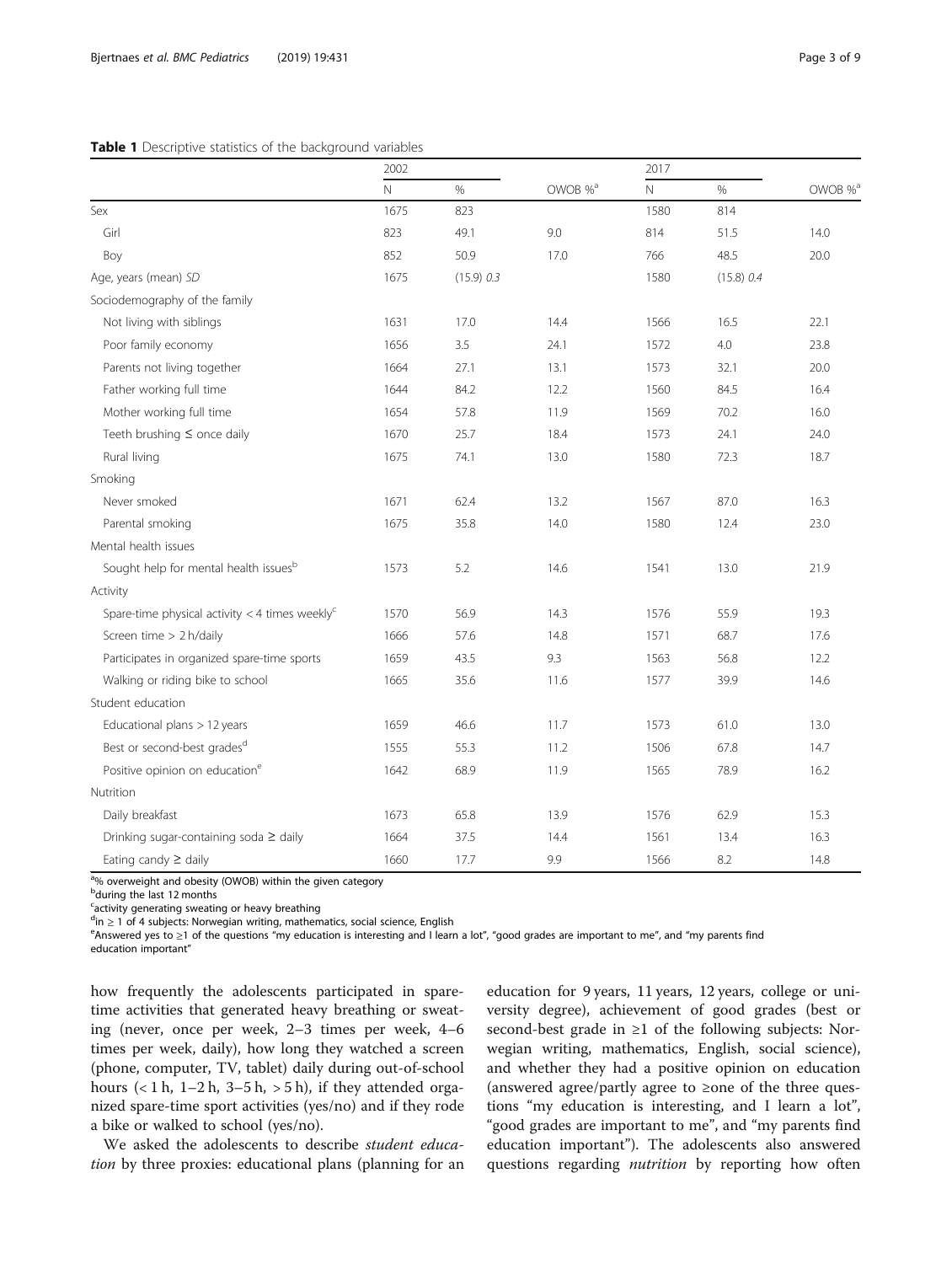they ate breakfast (seldom/never, 1–2 times per week, 3–4 times per week, 5–6 times per week, daily), drank sugar-sweetened soda (seldom/never, 1–6 glasses a week, 1 glass daily, 2–3 glasses daily, ≥4 glasses daily) and how often they consumed candy (seldom/never, 1–3 times monthly, 1–3 times weekly, 4–6 times weekly, 1–2 times daily,  $\geq$ 3 times daily).

#### Statistical analyses

We calculated percentages, means and standard deviations for all included variables. The following background variables were dichotomized in the descriptive analysis (Table [1\)](#page-2-0): Family economy into poor vs other, parental employment into full-time employment vs other, teeth brushing into ≤ once daily vs other, smoking habits into never vs other, spare-time physical activity ≥4 times per week vs other, daily screen time > 2 h daily vs other, educational plans > 12 years vs other, good grades into best or secondbest grade in  $\geq 1$  of 4 subjects: Norwegian writing, mathematics, social science or English vs other, drinking sugarcontaining soda  $\geq$  daily vs other and consumption of candy  $\geq$  daily vs other.

We calculated mean differences by using student's ttests, and risk differences by the cohort study command in STATA.

Data were analyzed using STATA 15.0 software (STATA, College Station, TX, United States: StataCorp, 2017). The 95% CI of the difference in various percentiles between the two time points was calculated using bootstrap resampling with 1000 replicates. The distributions were created with Epanechnikov kernel density plots in R Version 3.4.2. Vienna, Austria: R Foundation for Statistical Computing, 2017, [www.R-project.org\)](http://www.r-project.org).

#### Results

The mean age was 15.9 years (SD 0.3) in 2002 ( $n = 1675$ ) and 15.8 years (SD 0.4) in 2017 ( $n = 1580$ ). The proportions of boys were 50.9% in 2002 and 48.5% in 2017 (Table [1\)](#page-2-0).

The 2017 cohort differed from the 2002 cohort in that more mothers worked full time, and that fewer parents smoked cigarettes. Further, fewer adolescents smoked and brushed their teeth  $\leq$  once daily, but a larger portion sought help for mental health problems in 2017. More adolescents had screen time > 2 h daily, but more also participated in organized spare-time sports in 2017. There were more adolescents with a positive attitude towards higher education, and more adolescents achieved better grades and had plans for education beyond 12 years in 2017. Fewer adolescents consumed candy and sugar-containing soda daily in 2017 (Table [1](#page-2-0)).

The prevalence of OWOB increased by most background variables, including the sociodemographic variables, when comparing 2002 and 2017. (Table [1\)](#page-2-0).

For girls, the mean BMI increased from 20.7 to 21.4 (mean difference 0.70, 95% CI: 0.40, 0.99, p < 0.001), while the mean BMI, at 21.5–21.4, was stable among boys ( $p = 0.80$ , Table 2).

The prevalence of OWOB increased from 9 to 14% among girls (difference 5 percentage points%, 95 CI: 2, 8) and from 17 to 20% among boys (difference 3 percentage point, 95% CI: −1, 6) (Table [3\)](#page-4-0).

The shapes of the BMI density plots for both boys and girls were similar in 2002 and 2017 (Fig. [2](#page-4-0)). The mean BMIz increased significantly from − 0.07 to 0.22 (mean difference 0.29, 95% CI: 0.18, 0.39) among girls, while the numbers were stable at 0.19 (mean difference 0.00, 95% CI (− 0.10,0.10) among boys. For girls, a persistent mean difference in BMIz between 0.21 and 0.35 was found across all percentiles (5th -95th). For boys, mean differences per percentile ranged between − 0.06 and 0.09 (Table [4\)](#page-5-0).

## **Discussion**

The mean BMI and the prevalence of OWOB increased among Norwegian adolescent girls from 2002 to 2017. This change was due to an increase throughout the BMI distribution and is opposed to both our hypothesis and some previous findings  $[8, 9, 19]$  $[8, 9, 19]$  $[8, 9, 19]$  $[8, 9, 19]$  $[8, 9, 19]$  $[8, 9, 19]$ . No such change was seen for boys.

We found that the percentage of OWOB increased from 2002 to 2017 for almost all background variables, including the sociodemographic indicators. This finding is also supported by other studies [[20\]](#page-7-0) and it could be speculated that behavior has changed across socio-

**Table 2** Mean anthropometric measurements of the participants, mean difference

|                 | Girls   |       | Mean difference, 95% Cl | <i>p</i> -value | Boys  |       | Mean difference, 95% CI  | $p$ -value |
|-----------------|---------|-------|-------------------------|-----------------|-------|-------|--------------------------|------------|
|                 | 2002    | 2017  |                         |                 | 2002  | 2017  |                          |            |
| Height, cm      | 166.4   | 166.7 |                         |                 | 176.4 | 177.5 |                          |            |
| Weight, kg      | 57.5    | 59.7  |                         |                 | 67.0  | 67.7  |                          |            |
| BM <sup>a</sup> | 20.7    | 21.4  | 0.7(0.37,0.95)          | < 0.001         | 21.5  | 21.4  | $-0.04$ ( $-0.35,0.27$ ) | 0.8        |
| <b>BMIz</b> b   | $-0.07$ | 0.22  | 0.29(0.18, 0.39)        | < 0.001         | 0.19  | 0.19  | $0.00(-0.10, 0.10)$      | 0.5        |
|                 |         |       |                         |                 |       |       |                          |            |

<sup>a</sup>Body Mass Index (BMI)

b BMI z- score (BMIz)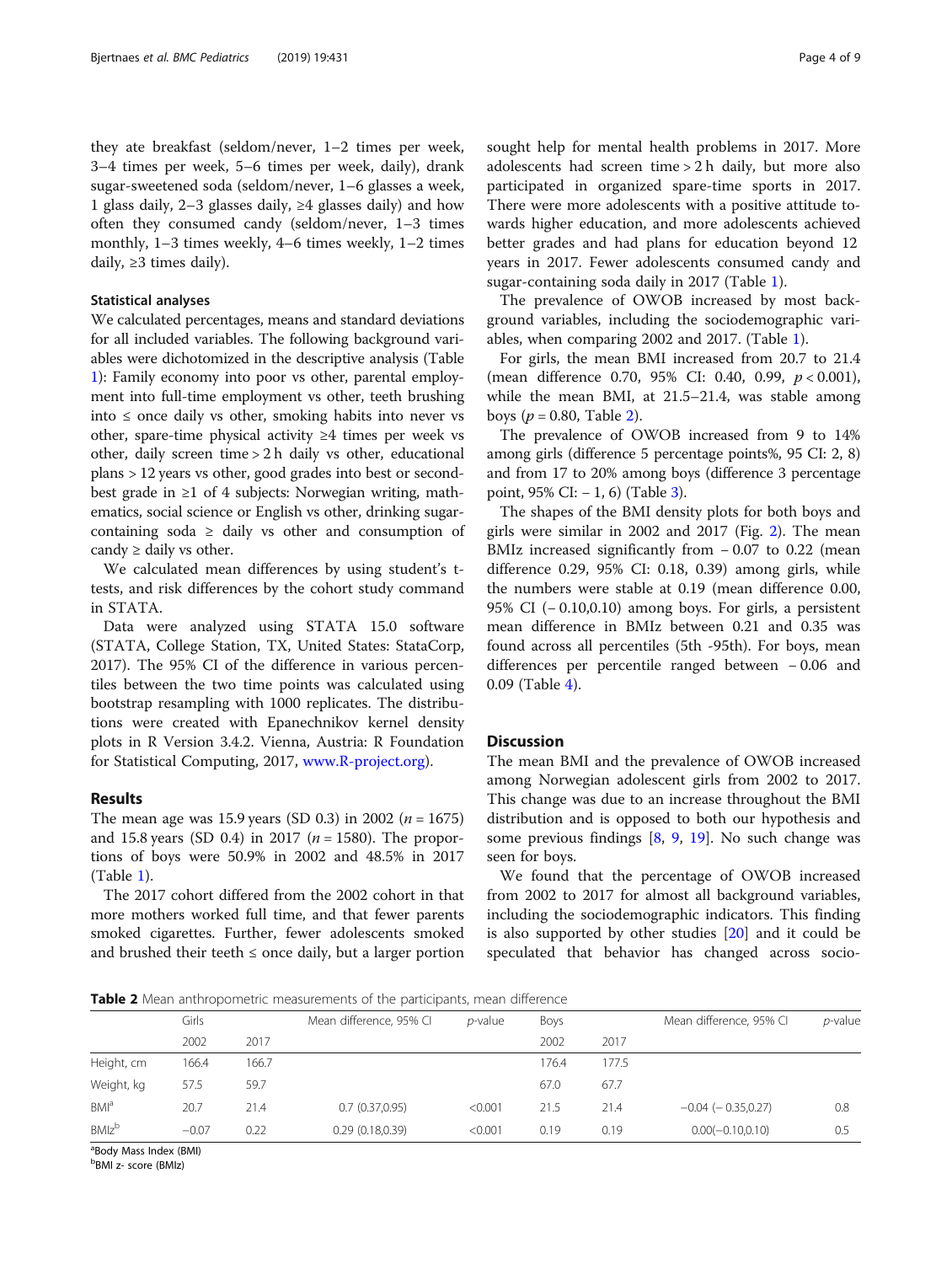|                     | Girls |      | Risk Difference, 95% CI | <i>p</i> -value | <b>Boys</b> |      | Risk difference, 95% CI | <i>p</i> -value |
|---------------------|-------|------|-------------------------|-----------------|-------------|------|-------------------------|-----------------|
|                     | 2002  | 2017 |                         |                 | 2002        | 2017 |                         |                 |
| OWOB <sup>a</sup> % |       | 4    | 5 (2,8)                 | 0.002           |             |      | $3(-1,6)$               | 0.18            |
| $OBb$ %             |       | 2.5  | $0.7$ ( $-0.7,2$ )      | 0.35            | 2.5         | Ζ.,  | $0.2(-1,2)$             | 0.73            |

<span id="page-4-0"></span>Table 3 Anthropometric measurements of the participants, risk difference

<sup>a</sup>OWOB = overweight and obesity, age and sex-adjusted BMI > 25

b OB = obesity, age- and sex-adjusted BMI > 30

demographic levels towards a lifestyle favoring weight gain [[21\]](#page-7-0).

Public health promotion strategies and health-related habits are comparable between Norway and other European countries in many aspects. All children pay visits to the school nurse at 6, 8 and 13 years of age with additional visits for vaccines. The diet in Norway is generally varied [[22](#page-7-0)] and adherence to nutritional guidelines among adolescents resemble that of other European countries [[23](#page-7-0)]. Finally, the percentage of Norwegian adolescents meeting recommendations for daily physical activity corresponds to results from other European studies on adolescents [[24](#page-7-0)] [[25](#page-7-0)]. Still, the prevalence of OWOB is increasing among both Norwegian adolescents and adults [\[22\]](#page-7-0), as in many other European countries [\[26\]](#page-7-0).

Our finding of increased OWOB prevalence in girls is supported by a nationwide Norwegian report carried out during the same period [[24](#page-7-0)]. There is a possibility that a sex-related increase in BMI appeared among boys before our study; mean weights for boys entering the military muster at age 17 increased between 1995 and 2008 and seemed to stabilize and decrease thereafter [[27\]](#page-7-0). A regional study also revealed a higher BMI and an increasing prevalence of overweight and higher BMI values above the upper percentiles among adolescent Norwegian boys between 1966 and 1969 and 1995–1997 [\[28](#page-7-0)]. International, long-term studies of adolescents have shown mixed results; the mean BMI increased more among European girls than European boys between 1975 and 2016 [[29\]](#page-7-0), whereas global trends of OWOB between 1980 and 2013 displayed only small sex-related differences [\[30](#page-7-0)]. However, national and international trends in adolescent BMI and OWOB are difficult to compare due to low numbers of studies and differences in methodologies and results. This point is illustrated by the latter two studies where different growth-curves are

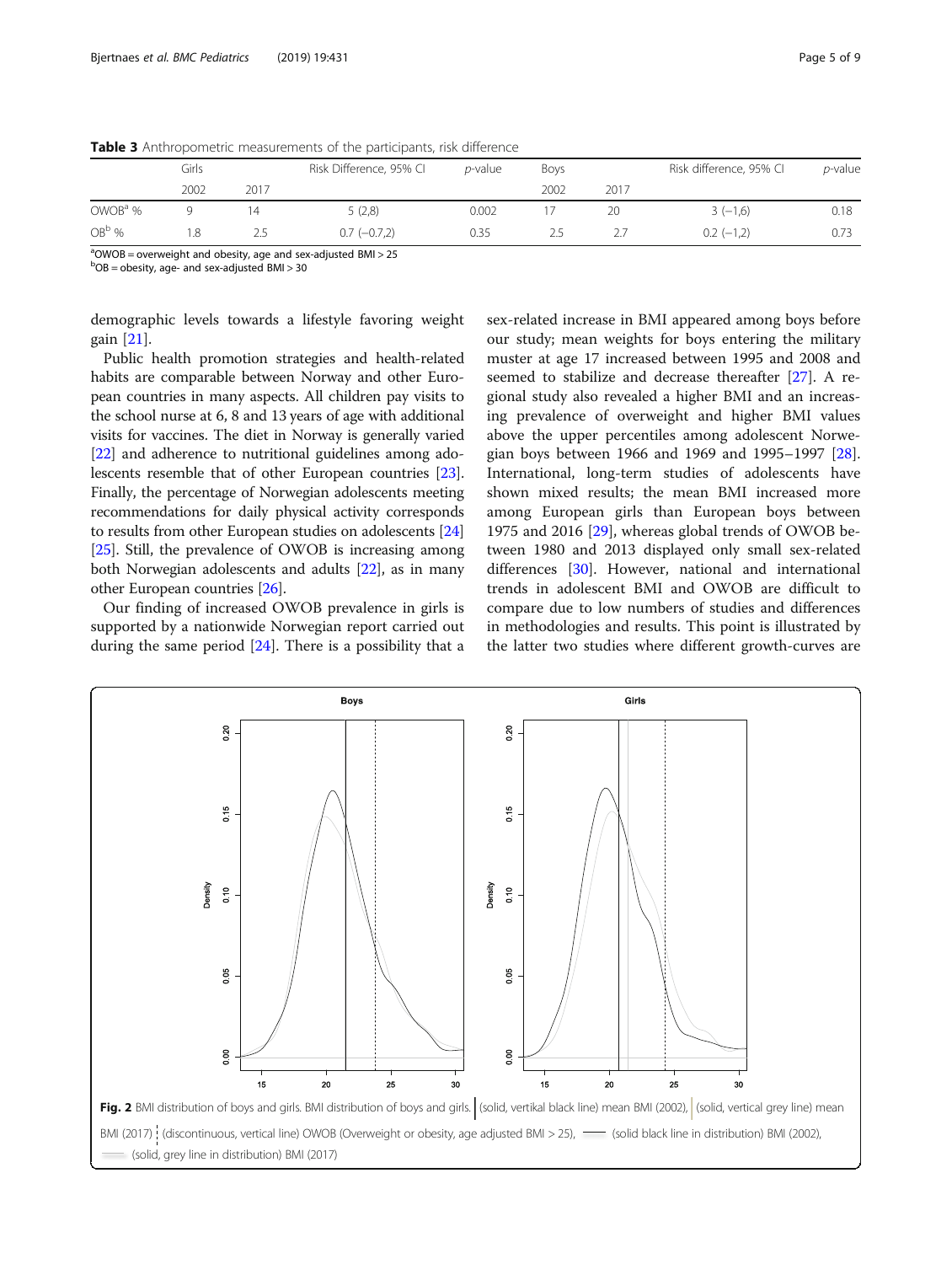<span id="page-5-0"></span>Table 4 Mean differences (change in BMIz from 2002 to 2017 by percentile)

|            | Difference | 95% CI          |
|------------|------------|-----------------|
| Girls      |            |                 |
| Percentile |            |                 |
| 5          | 0.21       | (0.02, 0.44)    |
| 10         | 0.31       | (0.12, 0.51)    |
| 25         | 0.33       | (0.19, 0.47)    |
| 50         | 0.29       | (0.15, 0.43)    |
| 75         | 0.35       | (0.19, 0.51)    |
| 90         | 0.30       | (0.10, 0.51)    |
| 95         | 0.22       | (0.15, 0.58)    |
| Boys       |            |                 |
| Percentile |            |                 |
| 5          | 0.09       | $(-0.14, 0.32)$ |
| 10         | $-0.06$    | $(-0.22, 0.11)$ |
| 25         | $-0.05$    | $(-0.20, 0.09)$ |
| 50         | $-0.03$    | $(-0.14, 0.09)$ |
| 75         | 0.06       | $(-0.08, 0.21)$ |
| 90         | 0.00       | $(-0.18, 0.17)$ |
| 95         | 0.09       | $(-0.11, 0.29)$ |

used, resulting in different cut-points for overweight and obesity.

The average BMIs for girls in our study (20.7 and 21.4) are in the normal-weight range for both timepoints. Nevertheless, the increase in mean BMI is of clinical value, as changes in the mean value of a trait of a disease have established consequences for the frequency of illness [\[31](#page-7-0)]. Further, this will have consequences for the future prevalence of OWOB. Another important point is that the entire BMI-distribution for girls has shifted upwards on the BMI-scale from 2002 to 2017. This is underlined by the equal average increases in BMIz across percentiles for girls. This finding is concerning since girls, due to biological differences, gain increased fat mass compared to boys during adolescence [[32\]](#page-7-0).

For adolescent girls, our finding of an increased BMI throughout the total distribution may reveal a sexspecific obesogenic effect at the population level, and earlier studies have shown sex-related differences in weight gain due to both biological, behavioral and traumatic experiences  $[13, 33-35]$  $[13, 33-35]$  $[13, 33-35]$  $[13, 33-35]$  $[13, 33-35]$  $[13, 33-35]$ . Due to the limitations of the cross-sectional design and the lack of other body measurements and biological tests, we were not able to explore changes in important risk factors that could explain the shift in OWOB and BMI scores.

Nevertheless, some perspectives regarding the increased BMI among girls seem relevant to consider. First, the adolescents in this study were exposed to the obesity epidemic both pre-, peri- and postnatally and were born prior to (1986) and at the height (2001) of a period of increasing birthweights in Norway [\[36](#page-7-0)]. A higher birthweight is correlated with an increased risk for later overweight [\[37,](#page-7-0) [38](#page-7-0)], although not with central adiposity or fat mass per se [\[39](#page-7-0), [40](#page-7-0)]. The crossing of percentiles during the period from birth to adiposity rebound at 5–6 years of age has been seen as a critical period for later obesity, but might reflect increased growth in children that are already heavier instead [\[41](#page-7-0)]. Girls with higher BMI also tend to have earlier menarche, but the directionality of this relationship remains unclear [[42](#page-7-0)]. In sum, children with high birthweight are vulnerable to subsequent higher BMI, but no clear pathway from high birthweight through adiposity rebound in pre-school age, early menarche and subsequent OWOB has been established.

Second, the obesity epidemic is a rather recent phenomenon that began 3 to 4 decades ago. Disentangling of the possible biological, societal, and environmental contributors to the etiology of obesity is ongoing. An example is the relatively newly gained knowledge of sex-specific increases in BMI and a higher risk of overweight in relation to dioxin exposure [\[43](#page-7-0)]. The main human sources of dioxins are foods, including meat, fatty fish, and dairy products, but dioxins are also concentrated in breast milk [[44](#page-7-0), [45\]](#page-7-0). We do not have a detailed record of food-intake, and therefore no measure of dioxin exposure in our study. Still, 90% of the adolescent cohort from 2017 had been breastfed, [[46\]](#page-7-0) and exclusive breastfeeding in Norway increased between 1998 and 2006 [[47\]](#page-7-0). The possibility of breastfeeding as a mediator of adolescent OWOB contradicts the traditional view of breastfeeding as a protective factor from later overweight [\[48](#page-8-0)].

A strength of this study was that we explored the entire BMI distribution. This provides more extensive information than only BMI means or OWOB percentages. We used BMI, as this is currently the recommended screening test for obesity. We are not aware of any recent studies exploring secular change in BMI distributions in adolescents in other populations.

A notable weakness of our study was that height and weight were self-reported. We assume, however, that self-reporting may have reduced the number of refusals. A meta-analysis on self-reported BMI revealed an underestimation of the prevalence of overweight and obesity among girls and older children [\[49](#page-8-0)]. In addition, a Norwegian study found that adolescent girls significantly underestimated their BMI [[50\]](#page-8-0), yet with a high degree of agreement between self-reported and measured anthropometrics measured by intraclass correlation (intra-class coefficient for BMI was 0.87 in girls). Online registration of self-reported height and weight has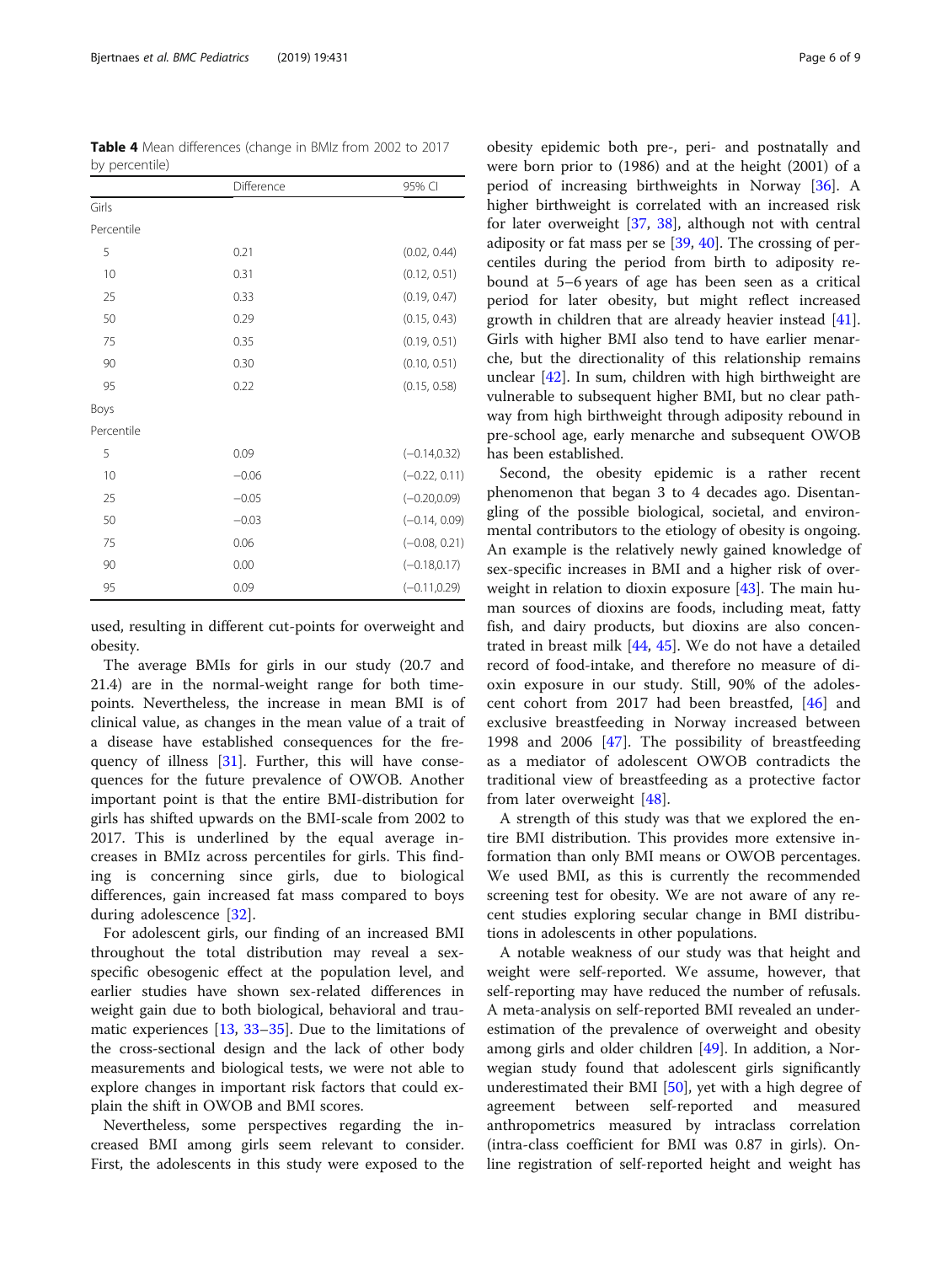<span id="page-6-0"></span>also been found to have high validity when compared to clinical examination [\[51](#page-8-0)]. This may imply a risk that our results underestimate the real BMI levels especially in girls, but likely so in both populations.

Another weakness is the lack of other metrics to explore overweight and obesity, i.e., waist circumference or percentage of body fat. BMI tends not to reflect percentage of body fat accurately [\[32](#page-7-0)], and especially among girls, an increase in waist circumference that is not explained by increase in BMI has been found [[52](#page-8-0)].

Our study also lacks a measure of pubertal status. Females gain relatively more fat mass than boys during puberty and on average start puberty 2 years prior to boys. As the mean age of menarche in Norway has been stable at 13.2 years for the last 70 years [[53\]](#page-8-0) most girls in our study at both time points will have reached puberty. It is unlikely that puberty could explain the change in BMI for girls from 2002 compared to 2017.

The 2002 questionnaire lacked a date for when height and weight were measured, this may have led to modestly less precise calculations of BMIz. As both datacollections were conducted during the same months of the year, we again consider the datasets comparable.

A selection bias caused by a lower response rate among a larger group in the upper percentiles in 2017 cannot be completely ruled out. However, we have no specific indications of differences amongst the two groups of non-responders, and response rates of 80% (2002) and 70% (2017) are comparable to earlier observational studies on childhood OWOB [\[54](#page-8-0)].

We found sex-related trends in BMI and OWOB among Norwegian 15- to 16-year-olds. Girls had an increasing prevalence of OWOB and an increased mean BMI over the last 15 years represented by a uniform right shift in the entire BMI distribution. Thus, a shift of the entire BMI distribution in girls is explaining the increased prevalence of OWOB. Using OWOB to describe how a population is affected by an obesogenic environment accordingly has inherent limitations as the number of individuals above this cutoff vastly underestimates the number affected. Although the Norwegian rates of OWOB for children and adolescents are low compared to those in other European countries [\[26\]](#page-7-0), we know that increasing BMI in late adolescence increases the risk of death from coronary heart disease in adulthood [1]. As cardiovascular disease is a common cause of death, especially in women, the impact of our observed trend on future health may be significant.

## Conclusion

We found that the increase in OWOB among 15–16 year old Norwegian girls presented a uniform shift in the entire BMI distribution, and was not due to a larger shift in a specific subpopulation in the upper percentiles. This

finding may have significant implications on future health in Norwegian women.

#### Abbreviations

BMI: Body Mass Index; BMIz: BMI z-score; OWOB: Overweight or obesity

#### Acknowledgements

The assistance provided by Stian Hauge (County Governor of Oppland) in the collection of data was greatly appreciated. We also want to thank our nurses/research assistants, Anne Berit Klakegg Sundby, Ragnhild Gunstad, and Line Hovstein, who were present in each school class to answer questions and resolve technical problems during the 2017 data-collection.

#### Authors' contributions

AAB contributed to the conception and design of the study, analyzed and interpreted the data, drafted and completed the manuscript. JHG contributed to the acquisition of data and revised the manuscript. PBJ revised the manuscript. TJM revised the manuscript. TAS contributed to the conception and design of the study, analysis and interpretation of data and drafting and completing the manuscript. MNHA contributed to the conception and design of the study, contributed to the collection of data and drafted and completed the manuscript. All authors read and approved the final manuscript.

#### Funding

This study was supported by unrestricted grants from the Innlandet Hospital Trust. The funding source did not play any role in the design and implementation of the study; collection, management, analysis or interpretation of the data; and preparation, review or approval of the manuscript.

#### Availability of data and materials

The part of the data collected in 2002 that support the findings of this study are available from the Norwegian Public Health Institute, but restrictions apply to availability of these data, which were used under the license for the current study, and so are not publicly available. Data collected in 2017 are however available from the authors upon reasonable request, and data collected in 2002 are available with permission of the Norwegian Public Health Institute.

#### Ethics approval and consent to participate

Written consent by parents for students who were younger than 16 years and by students who were older than 16 years was obtained on both occasions. The Regional Committee for Medical Research Ethics; Region South East, (University of Oslo), approved the study in both 2002 and 2017 (2017 project number: 2016/1755).

#### Consent for publication

Not applicable.

#### Competing interests

The authors declare that they have no competing interest.

#### Author details

<sup>1</sup>Department of Paediatric and Adolescent Medicine, Innlandet Hospital Trust, Anders Sandvigs gate 17, 2609 Lillehammer, Norway. <sup>2</sup>Department of Clinical Medicine, University of Oslo, Oslo, Norway. <sup>3</sup>Department of Paediatrics, Oslo University Hospital, Oslo, Norway. <sup>4</sup>Department of Health Registries, Norwegian Institute of Public Health, Oslo, Norway. <sup>5</sup>Department of Clinical Science, University of Bergen, Bergen, Norway. <sup>6</sup>Department of Paediatrics, Haukeland University Hospital, Bergen, Norway. <sup>7</sup>Department of Research, Innlandet Hospital Trust, Brumunddal, Norway.

#### Received: 24 May 2019 Accepted: 16 October 2019 Published online: 12 November 2019

#### References

- 1. Twig G, Yaniv G, Levine H, Leiba A, Goldberger N, Derazne E, et al. Bodymass index in 2.3 million adolescents and cardiovascular death in adulthood. N Engl J Med. 2016;374(25):2430–40.
- 2. Baker JL, Olsen LW, Sorensen TI. Childhood body-mass index and the risk of coronary heart disease in adulthood. N Engl J Med. 2007;357(23):2329–37.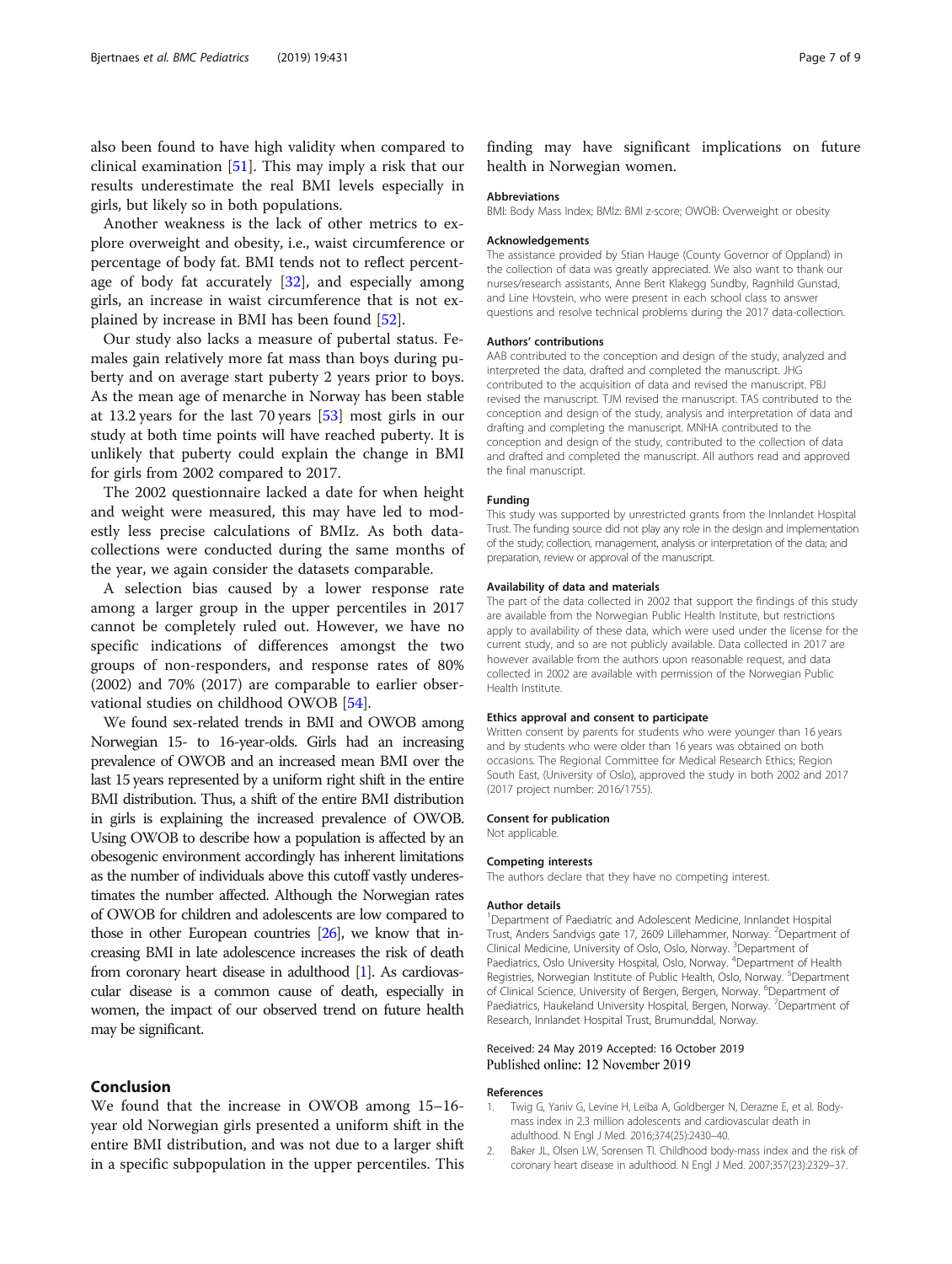- <span id="page-7-0"></span>3. Kvaavik E, Tell GS, Klepp K-I. Predictors and tracking of body mass index from adolescence into adulthood: follow-up of 18 to 20 years in the Oslo youth study. Archives of pediatrics & adolescent medicine. 2003;157(12): 1212–8.
- 4. WHO. Adolescents: health risks and solutions 2018 [http://www.who.int/en/](http://www.who.int/en/news-room/fact-sheets/detail/adolescents-health-risks-and-solutions) [news-room/fact-sheets/detail/adolescents-health-risks-and-solutions](http://www.who.int/en/news-room/fact-sheets/detail/adolescents-health-risks-and-solutions) .
- 5. WHO. Overweight and obesity. 2018 [https://www.who.int/news-room/fact](https://www.who.int/news-room/fact-sheets/detail/obesity-and-overweight)[sheets/detail/obesity-and-overweight](https://www.who.int/news-room/fact-sheets/detail/obesity-and-overweight) .
- 6. Schonbeck Y, van Dommelen P, HiraSing RA, van Buuren S. Thinness in the era of obesity: trends in children and adolescents in the Netherlands since 1980. Eur J Pub Health. 2015;25(2):268–73.
- 7. Schaffrath Rosario A, Kurth BM, Stolzenberg H, Ellert U, Neuhauser H. Body mass index percentiles for children and adolescents in Germany based on a nationally representative sample (KiGGS 2003–2006). Eur J Clin Nutr. 2010;64:341.
- 8. Bjornelv S, Lydersen S, Mykletun A, Holmen TL. Changes in BMI-distribution from 1966-69 to 1995-97 in adolescents. The young-HUNT study, Norway. BMC Public Health. 2007;7:279.
- 9. Ekblom O, Oddsson K, Ekblom B. Prevalence and regional differences in overweight in 2001 and trends in BMI distribution in Swedish children from 1987 to 2001. Scandinavian journal of public health. 2004;32(4):257–63.
- 10. Ogden CL, Carroll MD, Kit BK, Flegal KM. Prevalence of obesity and trends in body mass index among US children and adolescents, 1999-2010. Jama. 2012;307(5):483–90.
- 11. Hales CM, Fryar CD, Carroll MD, Freedman DS, Ogden CL. Trends in Obesity and Severe Obesity Prevalence in US Youth and Adults by Sex and Age, 2007–2008 to 2015-2016. Jama. 2018.
- 12. Ward ZJ, Long MW, Resch SC, Giles CM, Cradock AL, Gortmaker SL. Simulation of growth trajectories of childhood obesity into adulthood. N Engl J Med. 2017;377(22):2145–53.
- 13. Shi H, Seeley RJ, Clegg DJ. Sexual differences in the control of energy homeostasis. Front Neuroendocrinol. 2009;30(3):396–404.
- 14. Li C, Engstrom G, Hedblad B, Calling S, Berglund G, Janzon L. Sex differences in the relationships between BMI, WHR and incidence of cardiovascular disease: a population-based cohort study. Int J Obes. 2006; 30(12):1775–81.
- 15. Norwegian Institute of Public Health, Soegaard A, Eide T. UNGHUBRO Protocol (2002) - English version 2013 [https://www.fhi.no/globalassets/](https://www.fhi.no/globalassets/dokumenterfiler/studier/helseundersokelsene/protokoll-unghubro-engelsk-versjon.pdf) [dokumenterfiler/studier/helseundersokelsene/protokoll-unghubro-engelsk](https://www.fhi.no/globalassets/dokumenterfiler/studier/helseundersokelsene/protokoll-unghubro-engelsk-versjon.pdf)[versjon.pdf](https://www.fhi.no/globalassets/dokumenterfiler/studier/helseundersokelsene/protokoll-unghubro-engelsk-versjon.pdf) .
- 16. Juliusson PB, Roelants M, Nordal E, Furevik L, Eide GE, Moster D, et al. Growth references for 0-19 year-old Norwegian children for length/height, weight, body mass index and head circumference. Ann Hum Biol. 2013;  $40(3) \cdot 220 - 7$
- 17. Cole TJ, Lobstein T. Extended international (IOTF) body mass index cutoffs for thinness, overweight and obesity. Pediatric obesity. 2012;7(4): 284–94.
- 18. Levin KA, Currie C. Adolescent toothbrushing and the home environment: sociodemographic factors, family relationships and mealtime routines and disorganisation. Community Dent Oral Epidemiol. 2010;38(1):10–8.
- 19. Flegal KM, Troiano RP. Changes in the distribution of body mass index of adults and children in the US population. International journal of obesity and related metabolic disorders : journal of the International Association for the Study of Obesity. 2000;24(7):807–18.
- 20. Kautiainen S, Koivisto A-M, Koivusilta L, Lintonen T, Virtanen SM, Rimpelä A. Sociodemographic factors and a secular trend of adolescent overweight in Finland. Int J Pediatr Obes. 2009;4(4):360–70.
- 21. Chaput JP, Klingenberg L, Astrup A, Sjödin AM. Modern sedentary activities promote overconsumption of food in our current obesogenic environment. Obes Rev. 2011;12(5):e12–20.
- 22. Norwegian Institute of Public Health. Public Health Report: Health Status in Norway. Oslo, Norwegian Institute of Public Health. 2018.
- 23. Handeland K, Kjellevold M, Wik Markhus M, Eide Graff I, Frøyland L, Lie Ø, et al. A diet score assessing Norwegian Adolescents' adherence to dietary recommendations-development and test-retest reproducibility of the score. Nutrients. 2016;8(8):467.
- 24. Johannessen JS AS, Bratteteig M, Dalhaug EM, Andersen ID, Andersen OK, Kolle E, Ekelund U, Dalene KE. Nasjonalt overvåkingssystem for fysisk aktivitet og fysisk form: Norwegian School of Sports Sciences; 2019 [https://](https://fhi.no/globalassets/bilder/rapporter-og-trykksaker/2019/ungkan3_rapport_final_27.02.19.pdf) [fhi.no/globalassets/bilder/rapporter-og-trykksaker/2019/ungkan3\\_rapport\\_](https://fhi.no/globalassets/bilder/rapporter-og-trykksaker/2019/ungkan3_rapport_final_27.02.19.pdf) [final\\_27.02.19.pdf](https://fhi.no/globalassets/bilder/rapporter-og-trykksaker/2019/ungkan3_rapport_final_27.02.19.pdf) .
- 25. Guinhouya B, Samouda H, De Beaufort C. Level of physical activity among children and adolescents in Europe: a review of physical activity assessed objectively by accelerometry. Public Health. 2013;127(4):301–11.
- 26. WHO. Adolescent obesity and related behaviours: trends and inequalities in the WHO European Region, 2002–2014. [http://www.euro.who.int/\\_\\_data/](http://www.euro.who.int/__data/assets/pdf_file/0019/339211/WHO_ObesityReport_2017_v3.pdf?ua=1) [assets/pdf\\_file/0019/339211/WHO\\_ObesityReport\\_2017\\_v3.pdf?ua=1](http://www.euro.who.int/__data/assets/pdf_file/0019/339211/WHO_ObesityReport_2017_v3.pdf?ua=1) . 2017.
- 27. Statistics Norway, Kjellvik J. Vernepliktige opp i vekt 2011 [https://www.ssb.](https://www.ssb.no/helse/artikler-og-publikasjoner/vernepliktige-opp-i-vekt) [no/helse/artikler-og-publikasjoner/vernepliktige-opp-i-vekt](https://www.ssb.no/helse/artikler-og-publikasjoner/vernepliktige-opp-i-vekt).
- 28. Bjornelv S, Lydersen S, Holmen J, Lund Nilsen TI, Holmen TL. Sex differences in time trends for overweight and obesity in adolescents: the young-HUNT study. Scandinavian journal of public health. 2009;37(8):881–9.
- 29. Abarca-Gómez L, Abdeen Z, Hamid Z, et al. Worldwide trends in body-mass index, underweight, overweight, and obesity from 1975 to 2016: a pooled analysis of 2416 population-based measurement studies in 128·9 million children, adolescents, and adults. Lancet. 2017;390(10113):2627–42.
- 30. Ng M, Fleming T, Robinson M, Thomson B, Graetz N, Margono C, et al. Global, regional, and national prevalence of overweight and obesity in children and adults during 1980–2013: a systematic analysis for the global burden of disease study 2013. Lancet. 2014;384(9945):766–81.
- 31. Rose G. Sick individuals and sick populations. Int J Epidemiol. 1985;14(1):32–8.
- 32. Barbour-Tuck E, Erlandson MC, Johnson W, Muhajarine N, Foulds H, Baxter-Jones ADG. At what age do normal weight Canadian children become overweight adults? Differences according to sex and metric. Ann Hum Biol. 2018;45(6–8):478–85.
- 33. Labayen I, Ruiz JR, Huybrechts I, Ortega FB, Rodriguez G, Dehenauw S, et al. Sexual dimorphism in the early life programming of serum leptin levels in European adolescents: the HELENA study. J Clin Endocrinol Metab. 2011; 96(8):E1330–4.
- 34. Epel E, Lapidus R, McEwen B, Brownell KJP. Stress may add bite to appetite in women: a laboratory study of stress-induced cortisol and eating behavior. Psychoneuroendocrinology. 2001;26(1):37–49.
- 35. Fuller-Thomson E, Sinclair DA, Brennenstuhl S. Carrying the pain of abuse: gender-specific findings on the relationship between childhood physical abuse and obesity in adulthood. Obesity Facts. 2013;6(4):325–36.
- 36. Grundt J, Nakling J, Eide GE, et al. Possible relation between maternal consumption of added sugar and sugar-sweetened beverages and birth weight–time trends in a population. BMC Public Health. 2012; 12(1):901.
- 37. Baird J, Fisher D, Lucas P, Kleijnen J, Roberts H, Law C. Being big or growing fast: systematic review of size and growth in infancy and later obesity. BMJ. 2005;331(7522):929.
- Yu ZB, Han SP, Zhu GZ, Zhu C, Wang XJ, Cao XG, et al. Birth weight and subsequent risk of obesity: a systematic review and meta-analysis. Obes Rev. 2011;12(7):525–42.
- 39. Labayen I, Ruiz JR, Vicente-Rodríguez G, Turck D, Rodríguez G, Meirhaeghe A, et al. Early life programming of abdominal adiposity in adolescents: the HELENA study. Diabetes Care. 2009;32(11):2120–2.
- 40. Labayen I, Moreno LA, Blay MG, Blay VA, Mesana MI, Gonzalez-Gross M, et al. Early programming of body composition and fat distribution in adolescents. J Nutr. 2006;136(1):147–52.
- 41. Cole T. Children grow and horses race: is the adiposity rebound a critical period for later obesity? BMC Pediatr. 2004;4(1):6.
- 42. Prentice P, Viner RM. Pubertal timing and adult obesity and cardiometabolic risk in women and men: a systematic review and meta-analysis. Int J Obes. 2013;37(8):1036.
- 43. Iszatt N, Stigum H, Govarts E, Murinova LP, Schoeters G, Trnovec T, et al. Perinatal exposure to dioxins and dioxin-like compounds and infant growth and body mass index at seven years: a pooled analysis of three European birth cohorts. Environ Int. 2016;94:399–407.
- 44. Norwegian Institute of Public Health O. Fakta om dioksiner og dioksinliknende PCB [https://www.fhi.no/ml/miljo/miljogifter/fakta/dioksiner](https://www.fhi.no/ml/miljo/miljogifter/fakta/dioksiner-og-dl-pcb-faktaark/)[og-dl-pcb-faktaark/](https://www.fhi.no/ml/miljo/miljogifter/fakta/dioksiner-og-dl-pcb-faktaark/) .
- 45. Mead MN. Contaminants in human milk: weighing the risks against the benefits of breastfeeding. Environ Health Perspect. 2008;116(10):A427–34.
- 46. Bjertnæs AA, Grundt JH, Donkor HM, Juliusson PB, Wentzel-Larsen T, Vaktskjold A, et al. No significant associations between breastfeeding practices and overweight in 8-year-old children. Acta Paediatrica. 2019;0:1–6. <https://doi.org/10.1111/apa.14937>.
- 47. Paulsen MM. Master's thesis, UIO: Trend over tid i kostholdet til 6 måneder gamle spedbarn i Norge 2010 <https://www.duo.uio.no/handle/10852/28601> .